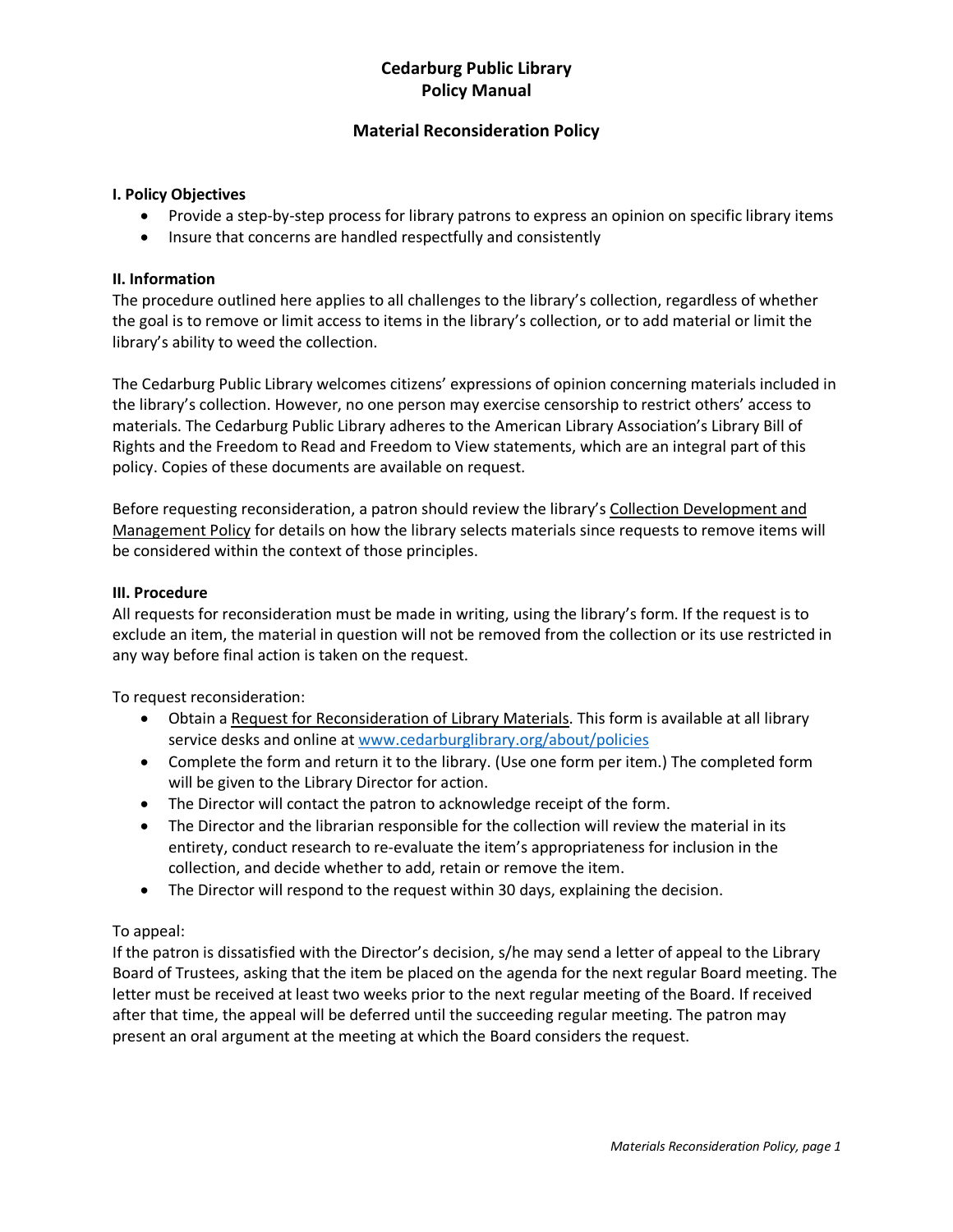# **Cedarburg Public Library Policy Manual**

Once the Request for Reconsideration is on the agenda, the Board will decide by a majority vote of the members present whether to take up the appeal. If the Board does not vote to consider the matter further, the Request for Reconsideration is ended.

If the Board votes to consider the matter further, the Board may act as a whole or the President may appoint a three-member ad-hoc review panel to study the appeal and make a recommendation to the full Board. The Board will make a final determination within 60 days. In making its decision, the Board and/or the review panel will read, listen or view the entire ite; review the Director's research; and consider the criteria listed in the library's Collection Development and Management Policy, including the principles listed in the American Library Association's Library Bill of Rights and the Freedom to Read and Freedom to View statements.

The Board's decision is final and will be delivered in writing.

#### **IV. Previous reconsideration requests**

Requests for reconsideration of a particular item will not be evaluated by the library more than once within a 12-month period.

Requests by an individual or group to reconsider materials with different titles but similar content to earlier requests will be restricted as follows: If the Library Director concludes that the request is redundant, s/he will notify the patron that the items in question, having already undergone the review process, will not be reevaluated.

The policies of the Cedarburg Public Library are reviewed and revised as needed at least every five years by the Library Board of Trustees. This policy replaces previous statements regarding material reconsideration.

October 18, 2000 Material Reconsideration Policy adopted by the Joint Library Board Current revision adopted by the Cedarburg Public Library Board of Trustees

**Revised and Approved July 26, 2018 Cedarburg Library Board of Trustees**